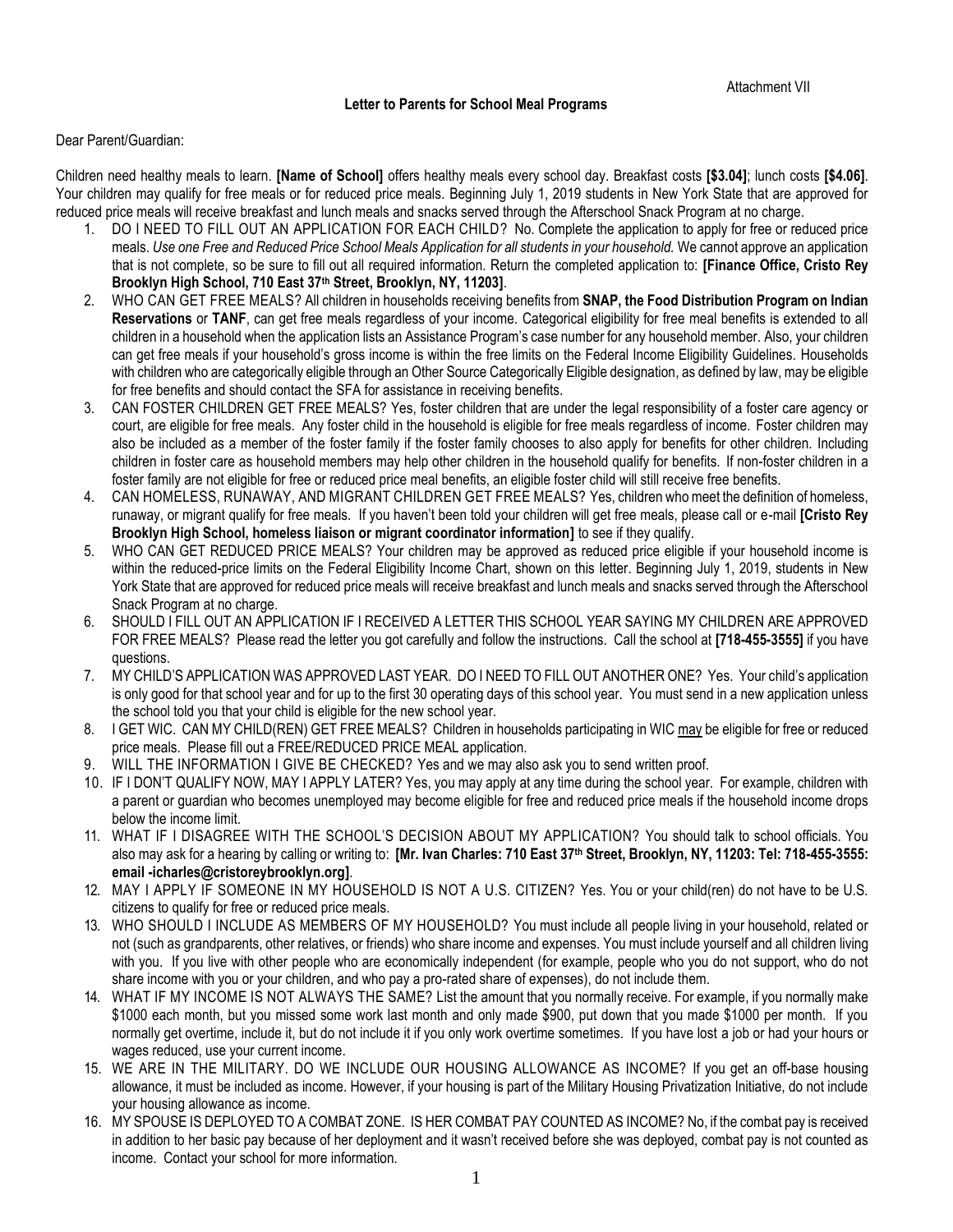17. MY FAMILY NEEDS MORE HELP. ARE THERE OTHER PROGRAMS WE MIGHT APPLY FOR? To find out how to apply for **SNAP** or other assistance benefits, contact your local assistance office or call **1-800-342-3009**.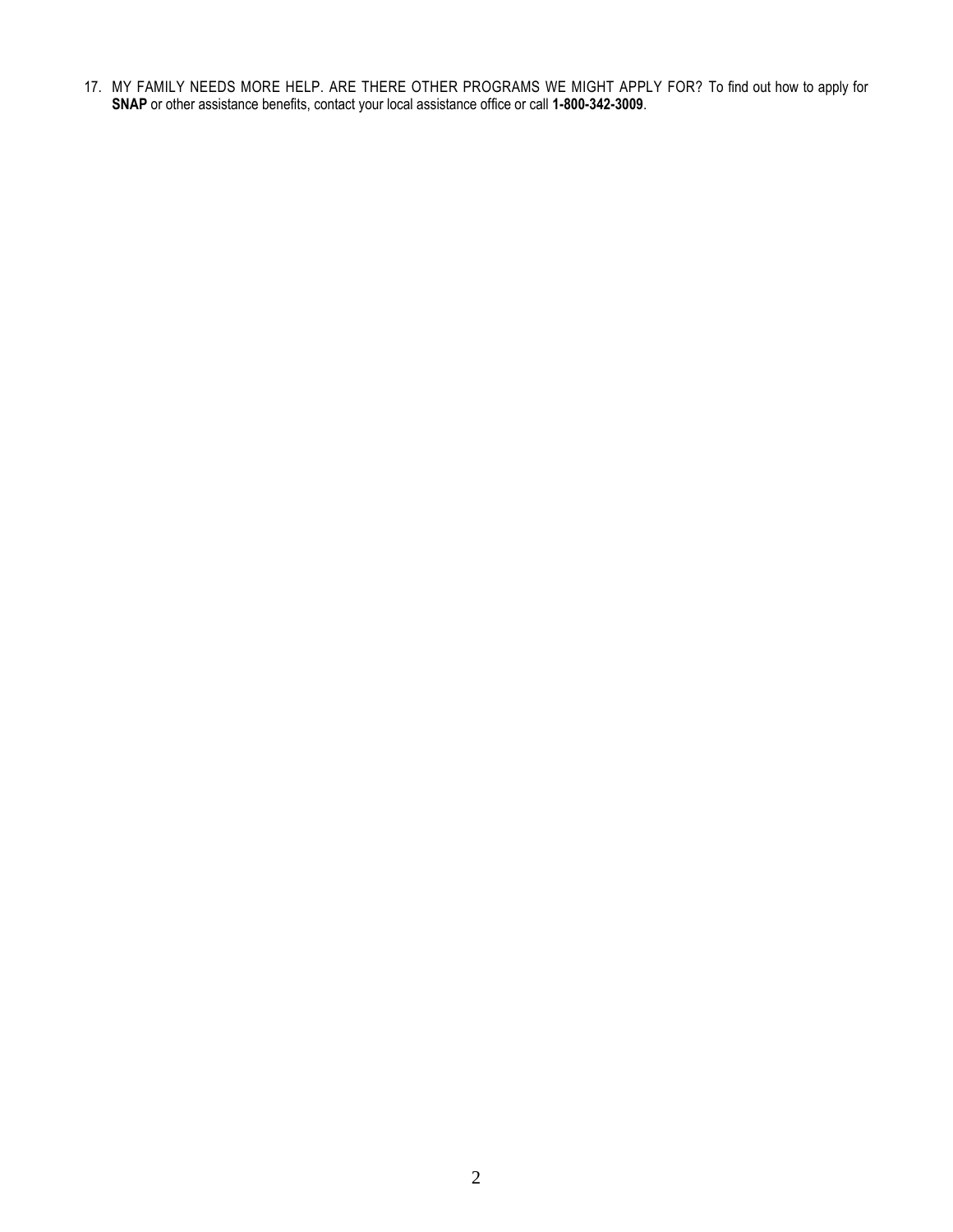## **2021-2022 INCOME ELIGIBILITY GUIDELINES FOR FREE AND REDUCED PRICE MEALS OR FREE MILK**

| Total<br><b>Family Size</b> | Annual   | Monthly | Twice per Month | Every Two Weeks | Weekly  |
|-----------------------------|----------|---------|-----------------|-----------------|---------|
|                             | \$23,828 | \$1,986 | \$993           | \$917           | \$459   |
|                             | \$32,227 | \$2,686 | \$1,343         | \$1,240         | \$620   |
|                             | \$40,626 | \$3,386 | \$1,693         | \$1,563         | \$782   |
|                             | \$49,025 | \$4,086 | \$2,043         | \$1,886         | \$943   |
|                             | \$57,424 | \$4,786 | \$2,393         | \$2,209         | \$1,105 |
|                             | \$65,823 | \$5,486 | \$2,743         | \$2,532         | \$1,266 |
|                             | \$74,222 | \$6,186 | \$3,093         | \$2,855         | \$1,428 |
|                             | \$82,621 | \$6,886 | \$3,443         | \$3,178         | \$1,589 |
| *Each Add'l person add      | \$8,399  | \$700   | \$350           | \$324           | \$162   |

## REDUCED PRICE ELIGIBILITY INCOME CHART

How to Apply: To get free or reduced price meals for your children carefully complete one application following the instructions for your household and return it to the designated office listed on the application. If you now receive SNAP, Temporary Assistance to Needy Families (TANF) for any children or participate in the Food Distribution Program on Indian Reservations (FDPIR), the application must include the children's names, the household SNAP, TANF or FDPIR case number and the signature of an adult household member. All children should be listed on the same application. If you do not list a SNAP, TANF or FDPIR case number for any household member, the application must include the names of everyone in the household, the amount of income each household member, and how often it is received and where it comes from. It must include the signature of an adult household member and the last four digits of that adult's social security number or check the box if the adult does not have a social security number. **An application for free and reduced price benefits cannot be approved unless complete eligibility information is submitted, as indicated on the application and in the instructions.** Contact your local Department of Social Services for your SNAP or TANF case number or complete the income portion of the application. No application is necessary if the household was notified by the SFA their children have been directly certified. If the household is not sure if their children have been directly certified, the household should contact the school.

Reporting Changes: The benefits that you are approved for at the time of application are effective for the entire school year and up to 30 operating days into the new school year (or until a new eligibility determination is made, whichever comes first). You no longer need to report changes for an increase in income or decrease in household size, or if you no longer receive SNAP.

Income Exclusions: The value of any child care provided or arranged, or any amount received as payment for such child care or reimbursement for costs incurred for such care under the Child Care Development (Block Grant) Fund should not be considered as income for this program.

## Reduced Price Eligible Students: **Beginning July 1, 2019, students in New York State that are approved for reduced price meals will receive breakfast and lunch meals and snacks served through the Afterschool Snack Program at no charge.**

In the operation of child feeding programs, no child will be discriminated against because of race, sex, color, national origin, age or disability

Meal Service to Children With Disabilities: Federal regulations require schools and institutions to serve meals at no extra charge to children with a disability which may restrict their diet. A student with a disability is defined in 7CFR Part 15b.3 of Federal regulations, as one who has a physical or mental impairment which substantially limits one or more major life activities of such individual, a record of such an impairment or being regarded as having such an impairment. Major life activities include but are not limited to: functions such as caring for one's self, performing manual tasks, seeing, hearing, eating, sleeping, walking, standing, lifting, bending, speaking, breathing, learning, reading, concentrating, thinking, communicating, and working. You must request meal modifications from the school and provide the school with medical statement from a State licensed healthcare professional. If you believe your child needs substitutions because of a disability, please get in touch with us for further information, as there is specific information that the medical statement must contain.

Confidentiality: The United States Department of Agriculture has approved the release of students names and eligibility status, without parent/guardian consent, to persons directly connected with the administration or enforcement of federal education programs such as Title I and the National Assessment of Educational Progress (NAEP), which are United States Department of Education programs used to determine areas such as the allocation of funds to schools, to evaluate socioeconomic status of the school's attendance area, and to assess educational progress. Information may also be released to State health or State education programs administered by the State agency or local education agency, provided the State or local education agency administers the program, and federal State or local nutrition programs similar to the National School Lunch Program. Additionally, all information contained in the free and reduced price application may be released to persons directly connected with the administration or enforcement of programs authorized under the National School Lunch Act (NSLA) or Child Nutrition Act (CNA); including the National School Lunch and School Breakfast Programs, the Special Milk Program, the Child and Adult Care Food Program, Summer Food Service Program and the Special